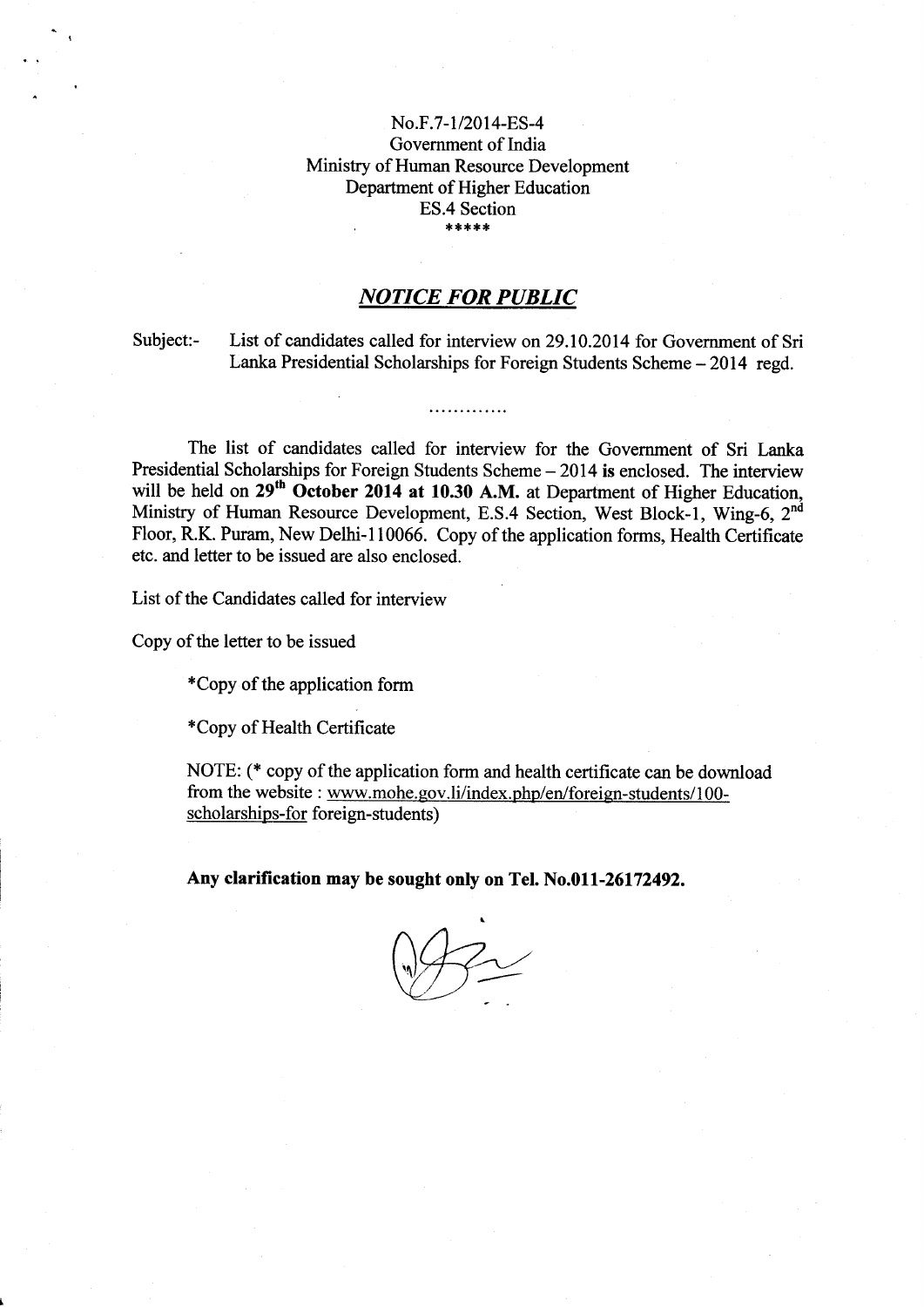List of candidates shortlisted for interview on 29.10.2014 for Govemment of Sri Lanka Presidential Scholarships for Foreign Students Scheme - 2014. The interview will be held on 29<sup>th</sup> October 2014 at 10.30 A.M. at Department of Higher Education, Ministry of Human Resource Development, E.S.4 Section, West Block-|, Wing-6, 2<sup>nd</sup> Floor, R.K. Puram, New Delhi-110066.

| Sr.            | <b>Name</b><br><sub>of</sub><br>the | Date of Birth | <b>Email</b>                |
|----------------|-------------------------------------|---------------|-----------------------------|
| No.            | <b>Candidates</b>                   |               |                             |
|                | Mohd. Furqan Ali                    | 05.11.1989    | mohammadfurqanali@gmail.com |
| $\mathcal{P}$  | Mr. S. Phani Priyank                | 23.08.1989    | phanipriyank@gmail.com      |
| $\mathbf{3}$   | Mr. Biplob Deb                      | 04.05.1992    | biplob.ece.lpu@outlook.com  |
| $\overline{4}$ | Mr. Vishnu Girija                   | 14.03.1990    | vishnugvarrier@gmail.com    |
| $\varsigma$    | Mr. Deepak Kumar                    | 24.10.1994    | deepakvaishnav11@yahoo.com  |
|                | Vaishnav                            |               |                             |
| 6              | Mr. Ranjan Pramanik                 | 17.05.1986    | ranjan.ee09@gmail.com       |
| $\tau$         | Mr. Anurag Gour                     | 10.08.1989    | anurag.nimstech@gmail.com   |
| 8              | Mr. Sunil Kumar Pandey              | 15.07.1987    | sunilpandeyiert@gmail.com   |
| 9              | Mr. Radhey Shyam                    | 19.05.1982    | radheyshyam.engg@gmail.com  |
| 10             | Mr. Puneet Pal Singh                | 18.12.1991    | pbajwa46@gmail.com          |

## l. Master of Business Administration (MBA)

#### 2. MSc. in Agriculture

| Mohd. Salaman | 17.08.1991 | $\frac{1}{1}$ salmanagriforever(a)gmail.com |
|---------------|------------|---------------------------------------------|
| Shareef       |            |                                             |

#### 3. MSc. Environmental Management

| Mr. Gooutham    | 24.02.1987 | $\Box$ gouthamvarrier( <i>a</i> )gmail |
|-----------------|------------|----------------------------------------|
| Mr. Ashish Jain | I3 06 1991 | ashishbst $\omega$ gmail.com           |

## 4. D. MSc. Molecular Life Science

| Mr. Rajan Kumar<br>Tiwari | 10.04.1995 | Shandilya.raj $31$ ( <i>a</i> )gmail.com |
|---------------------------|------------|------------------------------------------|
| Ms. Karshima P.<br>Shah   | 15.2.1992  | Kammy15shah@gmail.com                    |

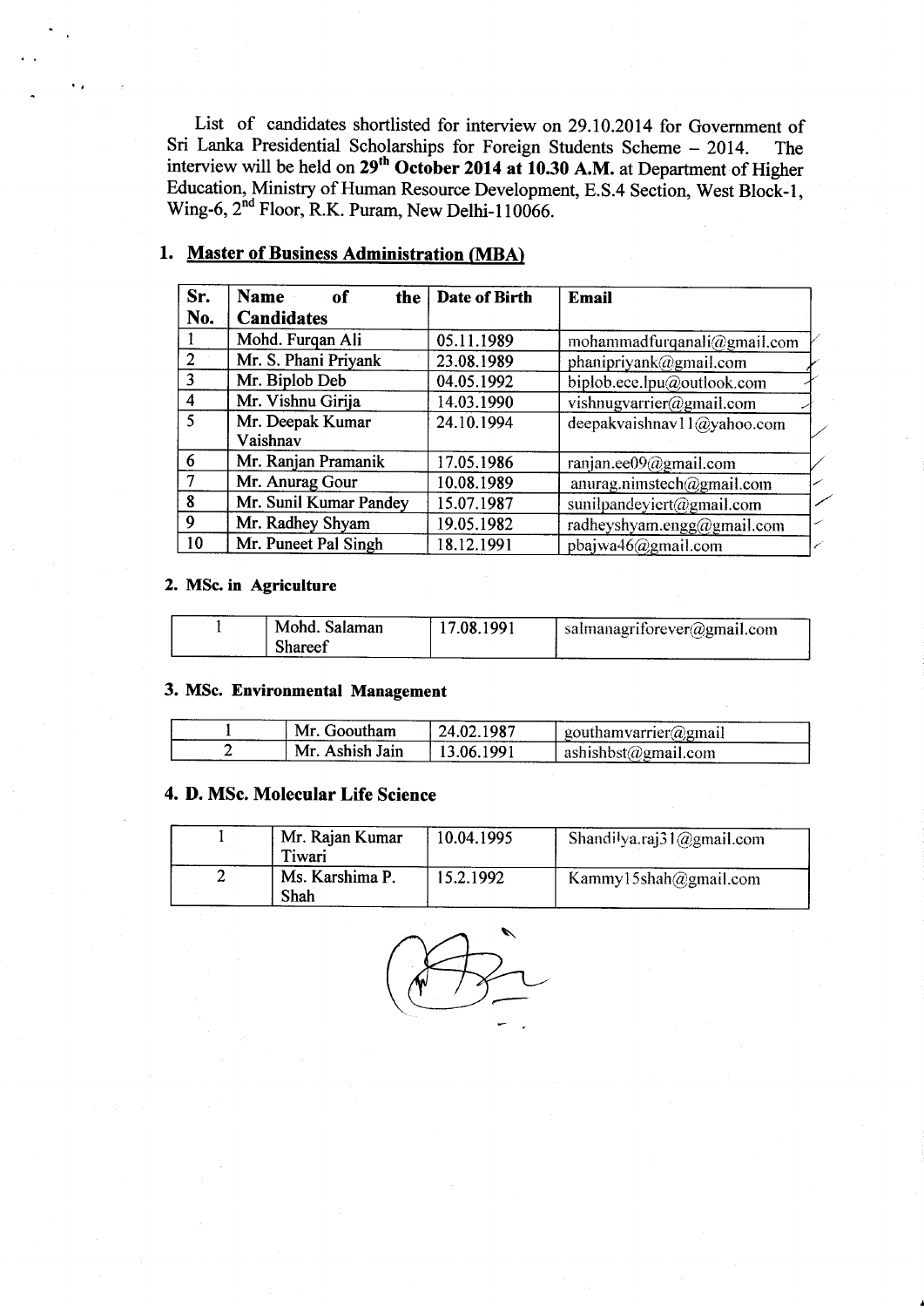## No. 7-1/2014-ES.4 Government of India Ministry of Human Resource Development Department of Higher Education E.S.-4 Section

West Block-1, Wing-6, 2<sup>nd</sup> Floor R.K. Puram, New Delhi-110066

Oct.,  $14^{th}$ , 2014

To,

#### As per list attached

## Subject: Government of Sri Lanka Presidential Scholarships for Foreign Students Scheme -2014 for the subject field of MBA, Agriculture, Molecular Life Science and Environmental Management

#### Dear Candidate,

I am directed to refer to your application for Commonwealth Scholarship for Sri Lanka -2014 on the subjects mentioned above and to request you to attend the interview on 29<sup>th</sup> October 2014 at 10.30 A.M. at Department of Higher Education, Ministry of Human Resource Development, E.S,4 Section, West Block-1, Wing-6, 2nd Floor, R.K. Puram, New Delhi-l10066. A copy of the application form and Health Certificate are enclosed. You are requested to bring <sup>5</sup> (five) copies (one original and four photo copies) of the duly filled in application form alongwith the following documents and all your original certificates for verification at the time of interview:-

- o Certified/ attested copy of Birth Certificate
- o Certified/attested copy of official evidence of any name change
- o Certified/attested copy of the personal page of applicant's passport
- o Certified/attested copies of the graduation/post-graduation certificates
- o Certified/attested copies of the academic transcripts.
	- -Graduation and post-graduation transcripts
- o Medical Certificate
- o Security Vetting
- o Two Referee reports for postgraduate students (preferred from applicant's current employer/former lecturer/academic supervisor)
- o 'No Objection Certificate' in original from employer, if employed, must be brought at the time of interview.

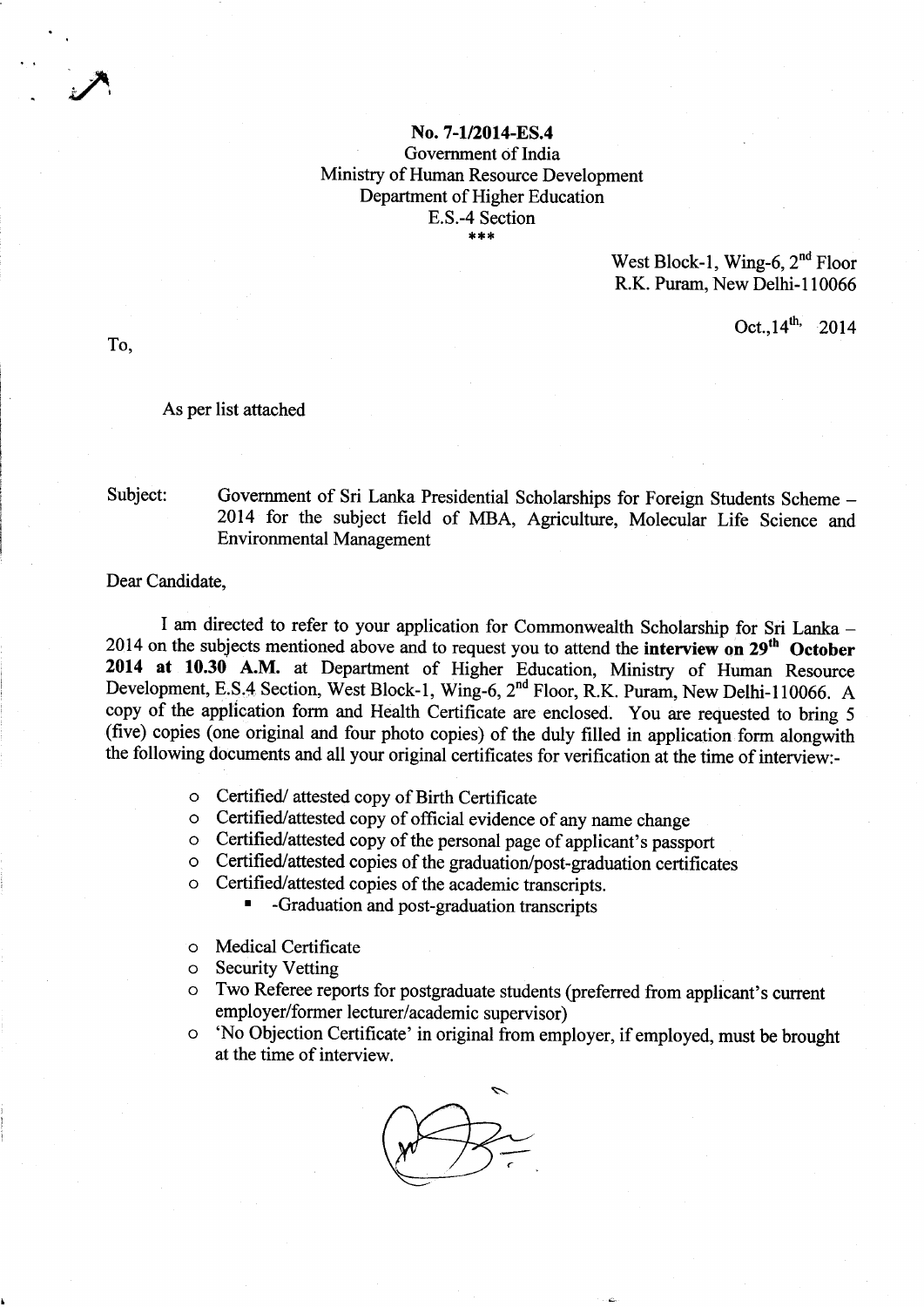2. Second Sleeper Class Rail Fare by shortest route/ bus fare (both ways) would be reimbursed in case you are coming from outside Delhi/ NCR (produce the used ticket or photocopy of the ticket for payment of TA).

3. You are advised to report at the above mentioned venue at 10.30 AM sharp on 29<sup>th</sup> October, 2014 for the interview.

Yours faithfully, r  $W_3$   $W_3$ 

(R.C.BENIWAL) Section Officer (ES-4)<br>Tel. No.26172492 E. mail: es2011.education@gmail.com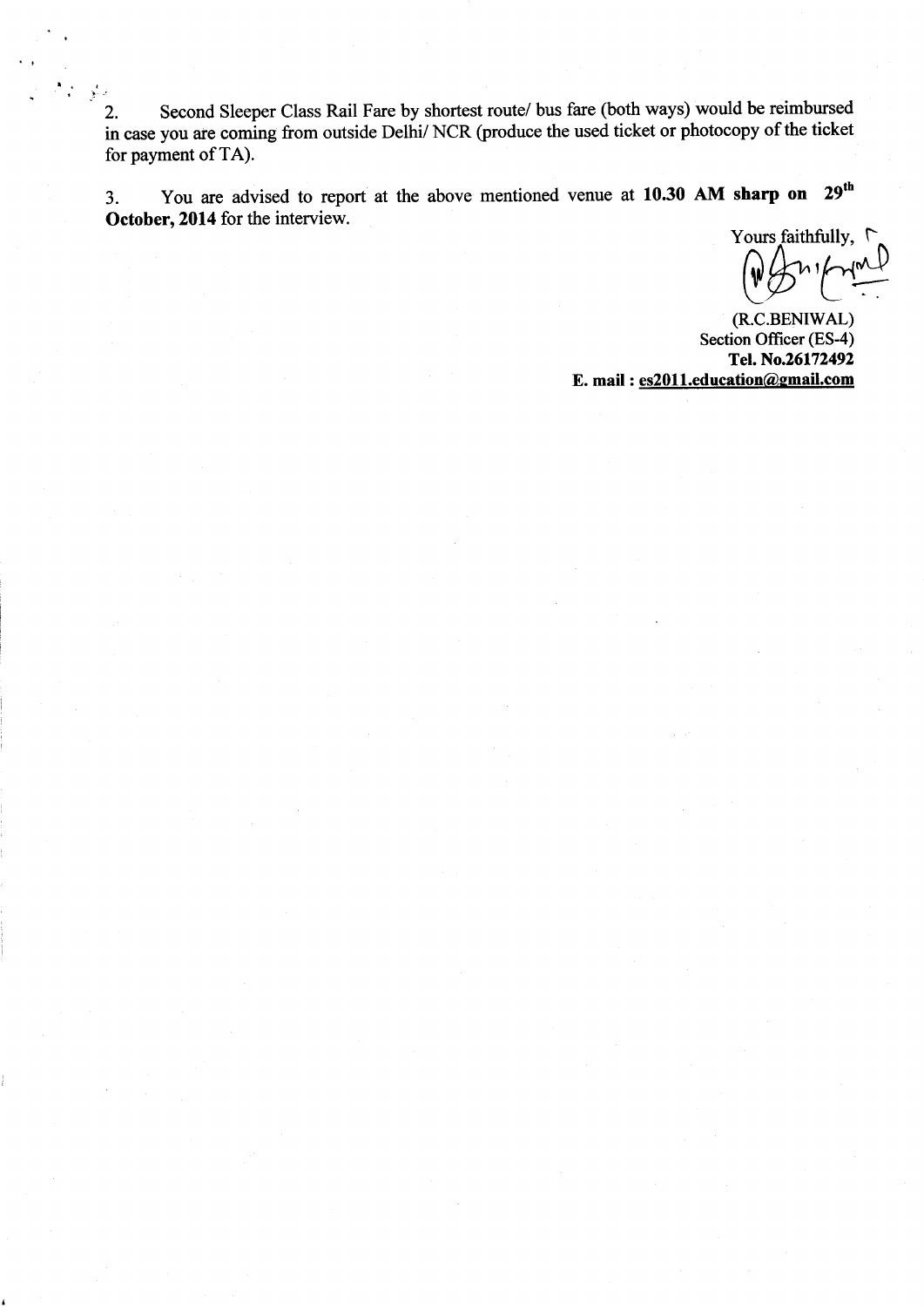

Please attach a Passport Size Photo

# MINISTRY OF HIGHER EDUCATION **SRI LANKA**

# GOVERNMENT OF SRI LANKA PRESIDENTIAL SCHOLARSHIPS FOR FOREIGN STUDENTS

## FOR THE ACADEMIC YEAR 2014/15

## **APPLICATION FORM**

Postgraduate | Doctoral

i I<br>I<br>I I is ;

**Masters** 

Undergraduate

Ministry of Higher Education No.18 Ward Place Colombo 07 Sri Lanka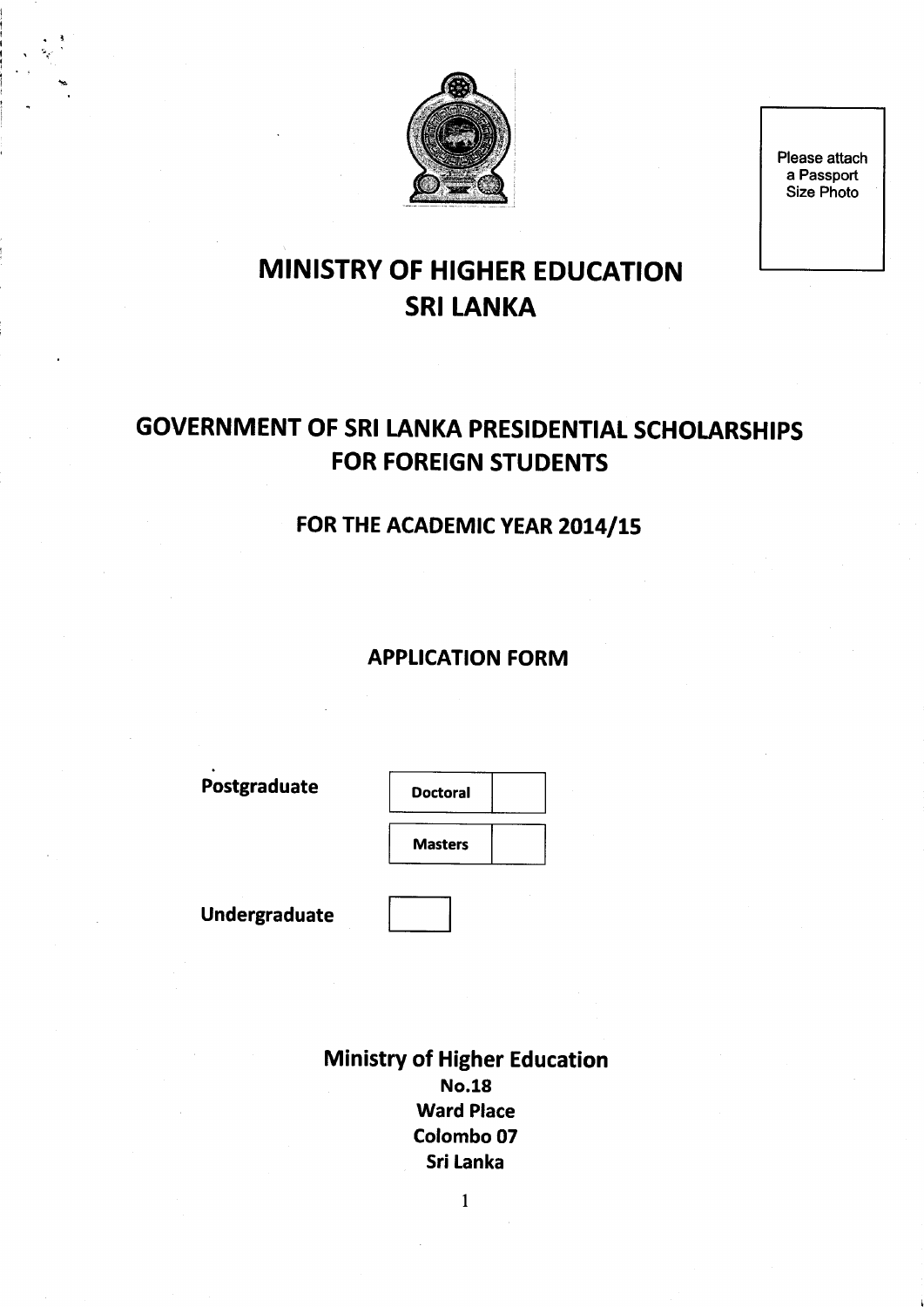## Check List to Applicants

Each Candidate must submit 4 sets of completed application forms (one original). Please  $\bullet$ note that each application should have copies of all the required documents with it.

Note: Certified English translations of supporting documents must be provided (i.e. certificates, testimonials, and tronscripts) for documents that ore not in English.

## Check list

| ı.        | Certified copy of Birth Certificate and Passport                        |  |
|-----------|-------------------------------------------------------------------------|--|
| II.       | Certified copy of official evidence of any name change                  |  |
| Ш.        | Certified copy of the personal page of applicant's passport             |  |
| IV.       | i. Certified copies of the graduation certificates                      |  |
|           | ii. Certified copies of the post - graduation certificates              |  |
| V.        | Certified copies of the academic transcripts                            |  |
| $\bullet$ | G.C.E A/L and G.C.E O/L certificates or their equivalent                |  |
|           | for undergraduate students                                              |  |
| ٠         | Graduation and post-graduation transcripts                              |  |
|           | for postgraduate students                                               |  |
|           |                                                                         |  |
| VI.       | <b>Medical Certificate</b>                                              |  |
| VII.      | <b>Security Vetting</b>                                                 |  |
| VIII.     | Two Referee reports (preferred from applicant's current employer/former |  |
|           | lecturer/academic supervisor) - for postgraduate students               |  |

IX. Research proposal – for PhD/MPhil applicants  $\Box$ 

I submit herewith all the relevant documents as above.

.....................

Date **Signature of the applicant**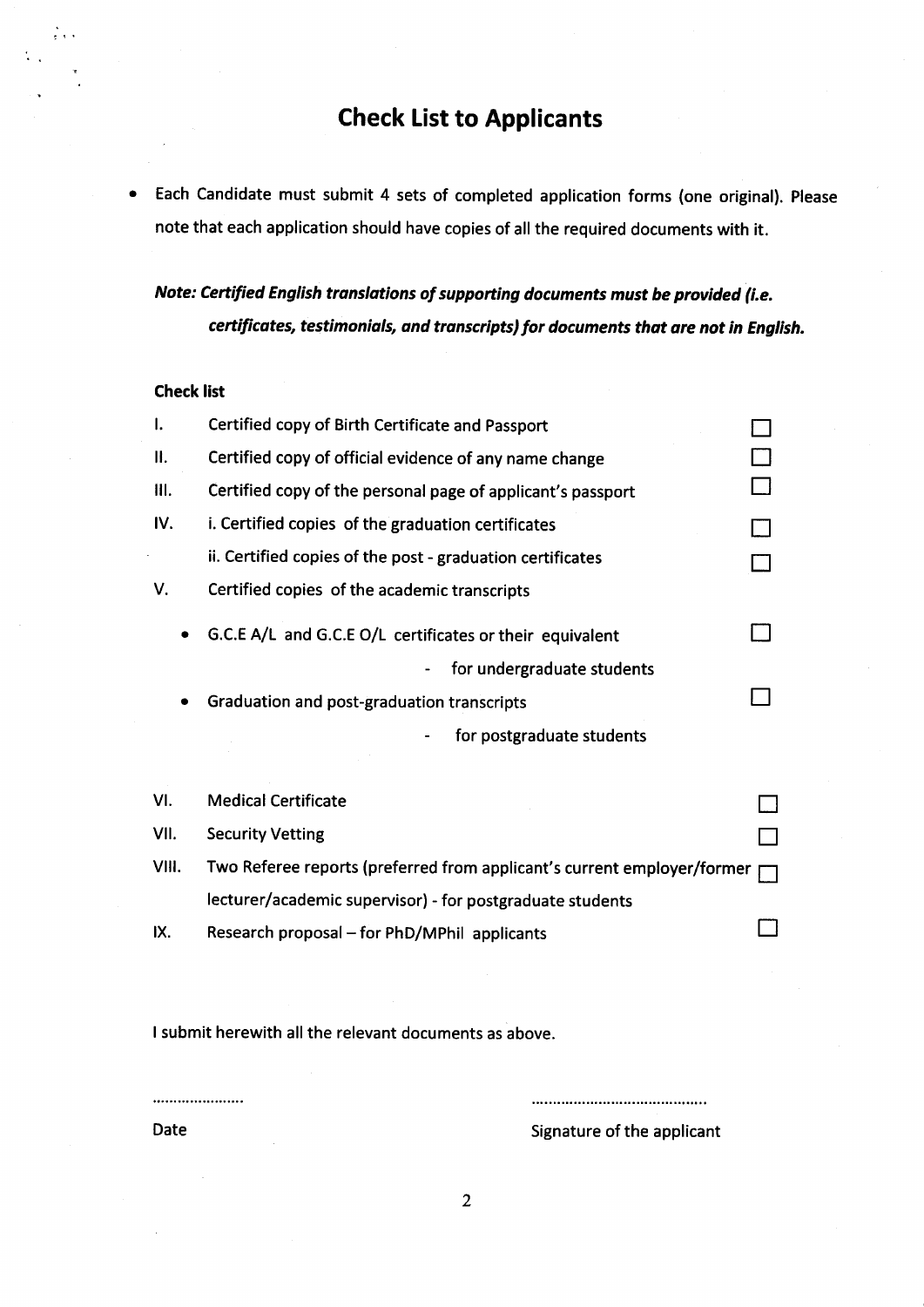## 1. PERSONAL DETAILS

| Name in Full (Please fill in block letters and underline surname):                                                                                                                                                                         |                                                                                                    |  |  |  |
|--------------------------------------------------------------------------------------------------------------------------------------------------------------------------------------------------------------------------------------------|----------------------------------------------------------------------------------------------------|--|--|--|
|                                                                                                                                                                                                                                            |                                                                                                    |  |  |  |
|                                                                                                                                                                                                                                            |                                                                                                    |  |  |  |
| Passport No:                                                                                                                                                                                                                               | <b>Citizenship:</b>                                                                                |  |  |  |
| Date of Birth (dd/mm/yyyy):                                                                                                                                                                                                                | <b>Country of Birth:</b>                                                                           |  |  |  |
| <b>Religion:</b>                                                                                                                                                                                                                           | <b>Ethnicity:</b>                                                                                  |  |  |  |
| Marital Status: Single / Married / Divorced / Widowed                                                                                                                                                                                      | <b>Gender: Male / Female</b>                                                                       |  |  |  |
| <b>Postal Address:</b>                                                                                                                                                                                                                     |                                                                                                    |  |  |  |
| (country code) (area code) (tel no.)<br><b>Mobile No</b><br>(country code) (area code) (tel no.)                                                                                                                                           | Fax No:<br>$\cdots$ $\cdots$ $\cdots$ $\cdots$ $\cdots$<br>(country code) (area code)<br>(tel no.) |  |  |  |
| (Candidates are strongly advised to provide either a fax no. or an email address to facilitate<br>correspondence)<br><u> 1980 - Andrea Stadt Britain, amerikan berlandar berlandar berlandar berlanda berlanda berlanda berlanda berla</u> |                                                                                                    |  |  |  |
|                                                                                                                                                                                                                                            |                                                                                                    |  |  |  |
|                                                                                                                                                                                                                                            |                                                                                                    |  |  |  |
|                                                                                                                                                                                                                                            |                                                                                                    |  |  |  |
| Address:-                                                                                                                                                                                                                                  |                                                                                                    |  |  |  |
|                                                                                                                                                                                                                                            |                                                                                                    |  |  |  |
|                                                                                                                                                                                                                                            |                                                                                                    |  |  |  |
| <b>Office</b>                                                                                                                                                                                                                              |                                                                                                    |  |  |  |
|                                                                                                                                                                                                                                            |                                                                                                    |  |  |  |
|                                                                                                                                                                                                                                            |                                                                                                    |  |  |  |
| <b>Email Address</b>                                                                                                                                                                                                                       |                                                                                                    |  |  |  |
|                                                                                                                                                                                                                                            |                                                                                                    |  |  |  |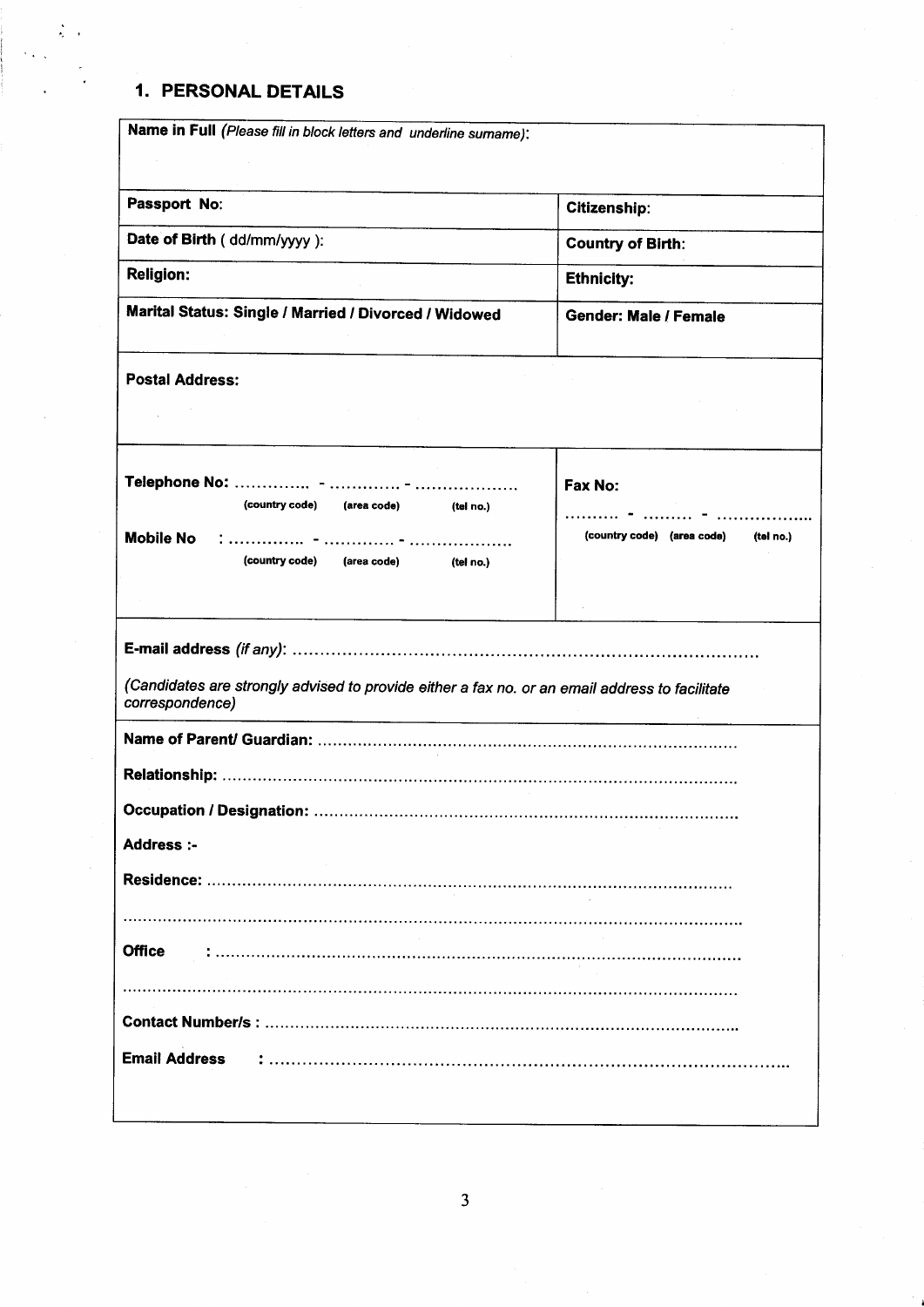## 2. ACADEMIC QUALIFICATIONS

## A. Please State Universities /Institutes/ Schools Attended

| <b>Name of University/Institute/</b><br><b>School</b> | From | To | <b>Qualifications Obtained</b> | <b>Medium of</b><br><b>Instruction</b> |
|-------------------------------------------------------|------|----|--------------------------------|----------------------------------------|
|                                                       |      |    |                                |                                        |
|                                                       |      |    |                                |                                        |
|                                                       |      |    |                                |                                        |
|                                                       |      |    |                                |                                        |
|                                                       |      |    |                                |                                        |

## B. General Certificate of Education (Advanced Level or Equivalent) - Certified copies of

certificates and transcripts in English should be annexed.

(Only for undergraduate applicants)

| Year | Stream: Mathematics [<br>Qualifying<br><b>Examination</b> | Science<br><b>Medium of</b><br><b>Instruction</b> | Arts<br><b>Awarding</b><br><b>Body</b> | Commerce<br><b>Subjects offered</b><br>and Grades /<br><b>Marks obtained</b> | <b>Final Certificate /Level</b><br><b>Qualification Awarded</b> |
|------|-----------------------------------------------------------|---------------------------------------------------|----------------------------------------|------------------------------------------------------------------------------|-----------------------------------------------------------------|
|      |                                                           |                                                   |                                        |                                                                              |                                                                 |
|      |                                                           |                                                   |                                        |                                                                              |                                                                 |
|      |                                                           |                                                   |                                        |                                                                              |                                                                 |
|      |                                                           |                                                   |                                        |                                                                              |                                                                 |

## C. General Certificate of Education (Ordinary Level or Equivalent) - Certified copies of certificates and transcripts in English should be annexed.

(Only for undergraduate applicants)

| Year | Qualifying<br><b>Examination</b> | <b>Medium of</b><br>Instruction | <b>Awarding</b><br><b>Body</b> | <b>Subjects offered</b><br>and Grades /<br><b>Marks obtained</b> | <b>Final Certificate /Level</b><br><b>Qualification Awarded</b> |
|------|----------------------------------|---------------------------------|--------------------------------|------------------------------------------------------------------|-----------------------------------------------------------------|
|      |                                  |                                 |                                |                                                                  |                                                                 |
|      |                                  |                                 |                                |                                                                  |                                                                 |
|      |                                  |                                 |                                |                                                                  |                                                                 |
|      |                                  |                                 |                                |                                                                  |                                                                 |
|      |                                  |                                 |                                |                                                                  |                                                                 |
|      |                                  |                                 |                                |                                                                  |                                                                 |
|      |                                  |                                 |                                |                                                                  |                                                                 |
|      |                                  |                                 |                                |                                                                  |                                                                 |
|      |                                  |                                 |                                |                                                                  |                                                                 |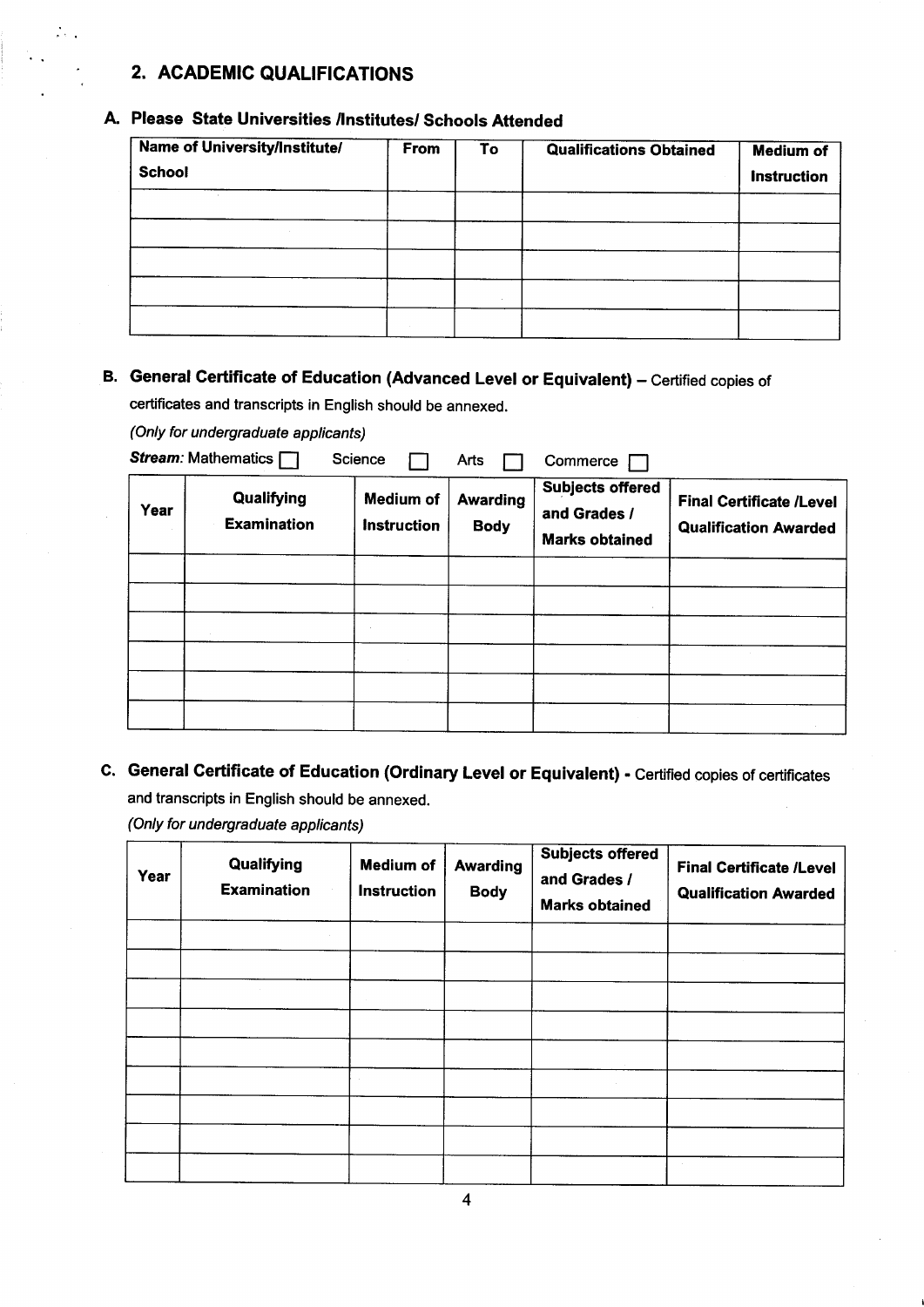D. Any Other Qualifications: ........................ 

E. Academic Distinctions or Prizes Received:



## 3. ENGLISH LANGUAGE PROFICIENCY

Give the result/score of any language test taken: (Enclose certified copies of certificates)

**Score** Year TOEFL IELTS Any other qualification 5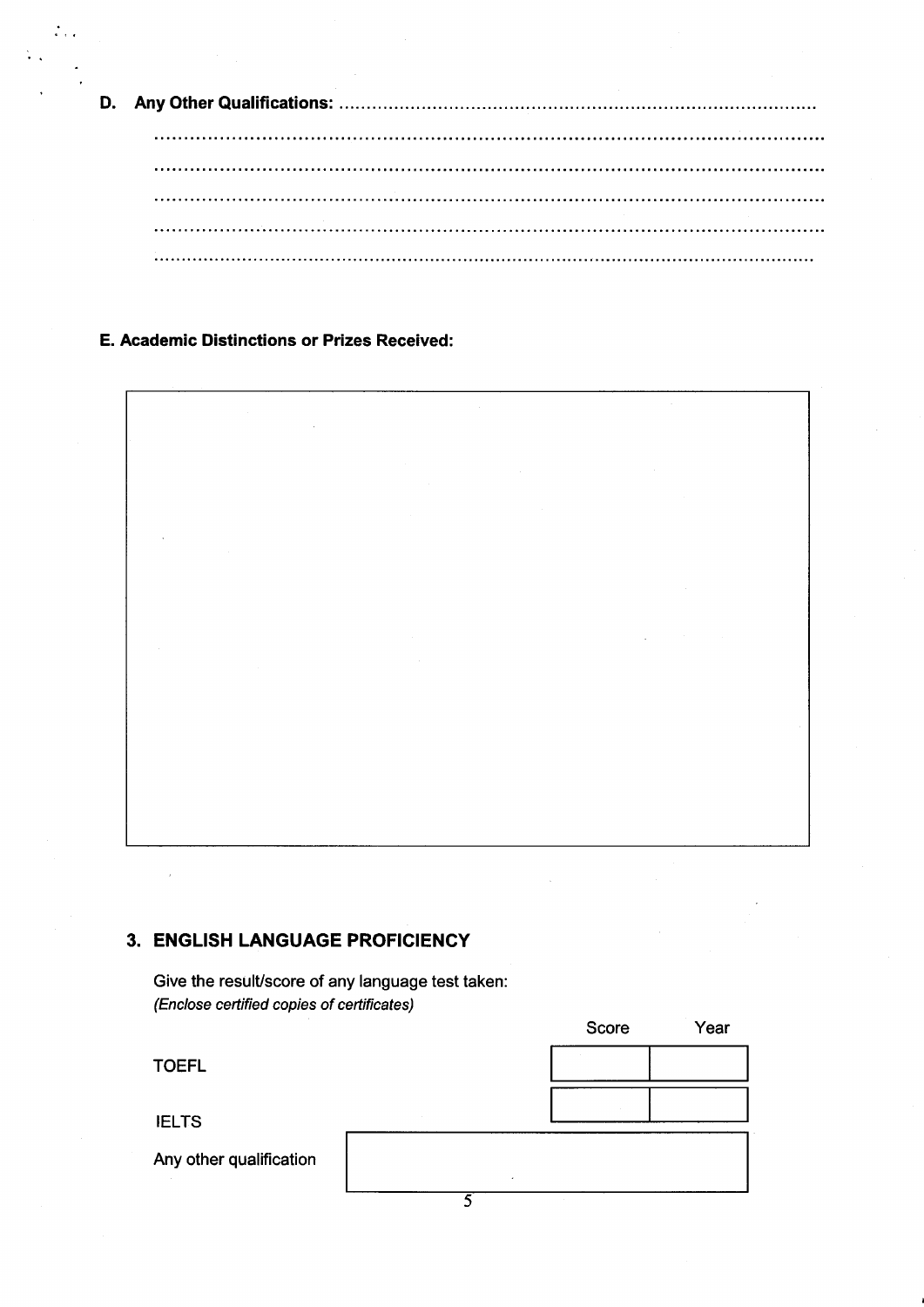## 4. STATE THE ORDER OF PREFERENCE TO THE COURSE/COURSES OF STUDY WHICH YOU WISH TO FOLLOW AT A UNIVERSITY IN SRI LANKA (Under no circumstances fhe order of preference can be changed)

| Se.No | <b>Degree Programme</b> | <b>University</b> |
|-------|-------------------------|-------------------|
|       |                         |                   |
|       |                         |                   |
|       |                         |                   |
|       |                         |                   |
|       |                         |                   |
|       |                         |                   |

## 5. APPLICANT'S STATEMENT OF PURPOSE

ln an essay of up to 200 words, describe your plan of study and/ or research you propose to pursue and relate this to your future career plan. (You may include additional relevant material for which there was insufficient space on this form).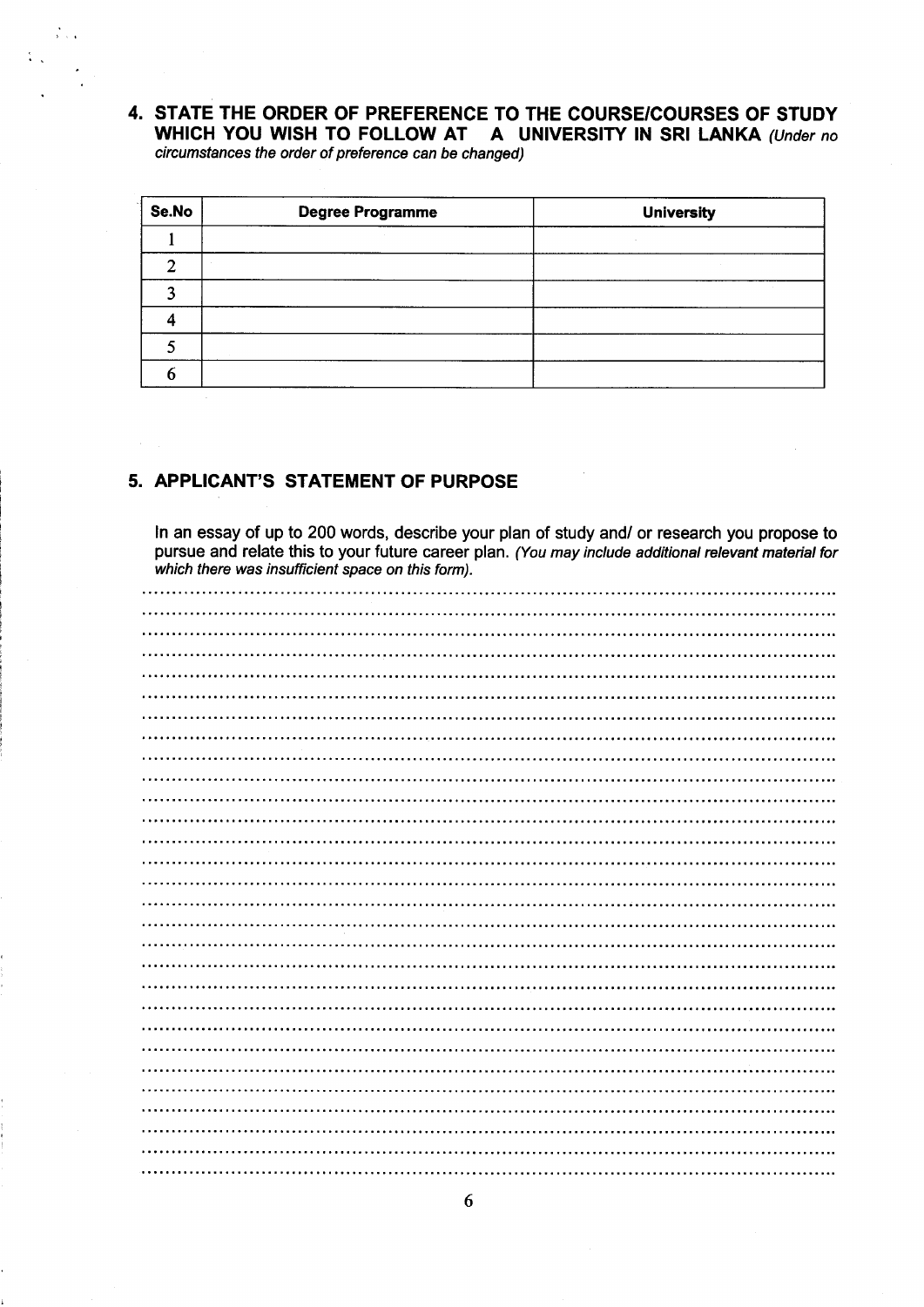## Please tick if additional material enclosed

## 6. EMPLOYMENT EXPERIENCE (If any)

 $\mathcal{L}_{\text{max}}$ 

| <b>Employer's Name and</b> | <b>Position Held</b> | Part-Time/       | From | <b>Dates</b> |  |
|----------------------------|----------------------|------------------|------|--------------|--|
| <b>Address</b>             |                      | <b>Full-Time</b> |      | То           |  |
|                            |                      |                  |      |              |  |
|                            |                      |                  |      |              |  |
|                            |                      |                  |      |              |  |
|                            |                      |                  |      |              |  |

## 7. RESEARCH AND PUBLICATIONS( If any) ( Only for postgraduate applicants)

## A. Please List Down Gompleted Research and Publications

| Se.No | <b>Name of Research/ Publications</b> | <b>Date</b><br><b>Completed</b> |
|-------|---------------------------------------|---------------------------------|
|       |                                       |                                 |
|       |                                       |                                 |
|       |                                       |                                 |
|       |                                       |                                 |
|       |                                       |                                 |
|       |                                       |                                 |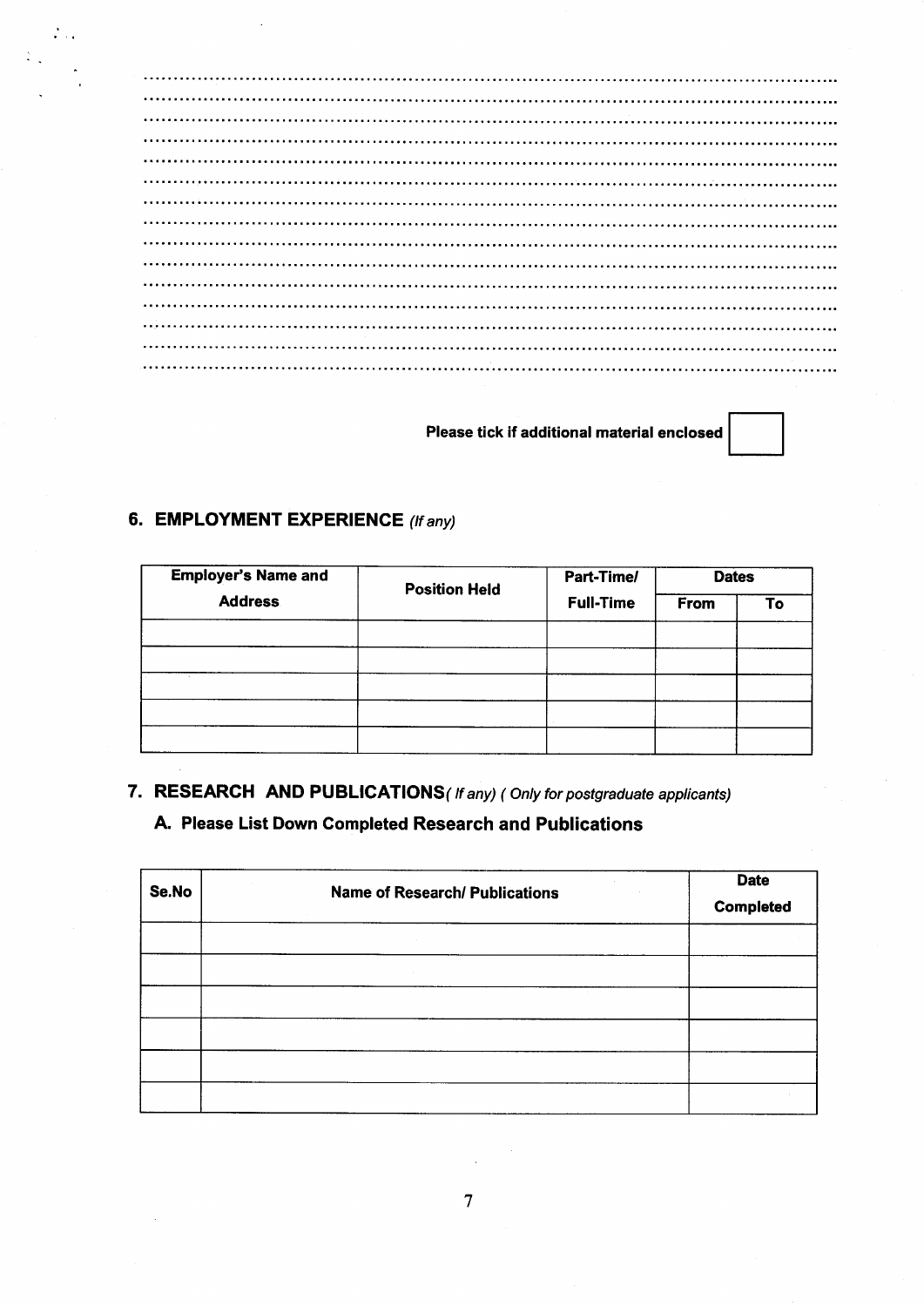|  | <b>B. Research Proposal</b> |  |
|--|-----------------------------|--|
|--|-----------------------------|--|

!. Proposed field of study:

ll. Topic for Research:

 $\triangleright$  Please attach maximum 500 words description of the Research Proposal

Thesis Description enclosed **Thesis Description enclosed** (Y/N)

## 8. REFEREES (Only for postgraduate applicants)

Please give details of two (2) people who can act as referees to support your application. you should contact them yourself and enclose the references (Annexure 1) with the application form to the Ministry of Higher Education. Please include the information of referees using the following box.

| <b>Name of Referee</b> | Job Title & Organization | Telephone & Fax | E-mail |
|------------------------|--------------------------|-----------------|--------|
|                        |                          |                 |        |
|                        |                          |                 |        |

### 9. DECLARATION

#### A. Student's Declaration

I hereby certify that all the statements made on this application and in the attached documents are true and correct. I have read all the terms and conditions regarding the scholarship mentioned under the scholarship details in the scholarship brochure. I shall return to my home country as soon as I complete my scheduled programme and will not extend my stay without valid reasons.

Date: Signature: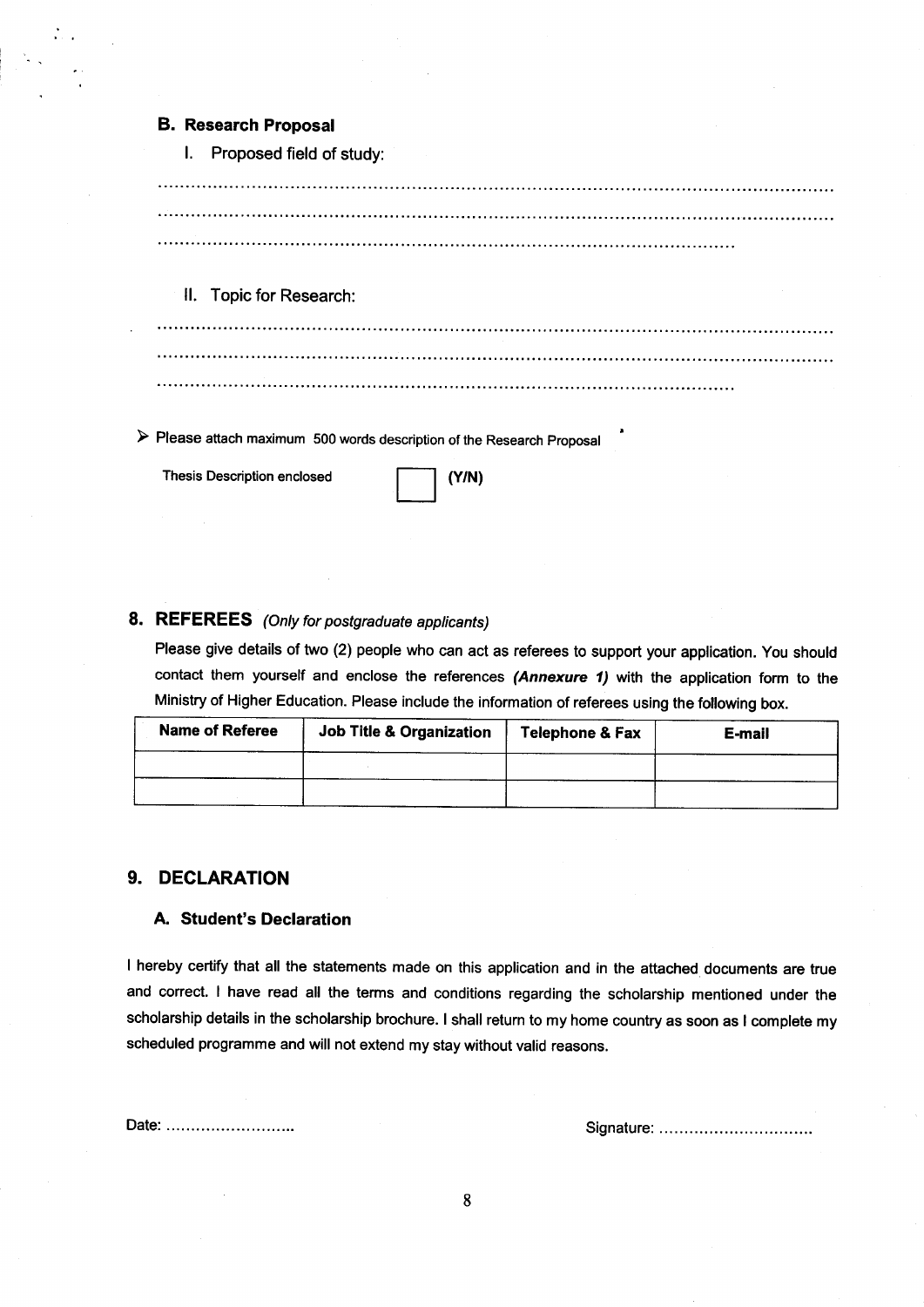#### **B. Official Declaration**

 $\sim$ 

(To be completed by the nominating authority)

Date:

Name of the Country: Name of the Nominating Agency: I nominate Rev./Mr./Ms. for a Doctorat/Masters/Bachelors degree offered by the Ministry of Higher Education, Sri Lanka. Name : Position : Signature : **Official Stamp:**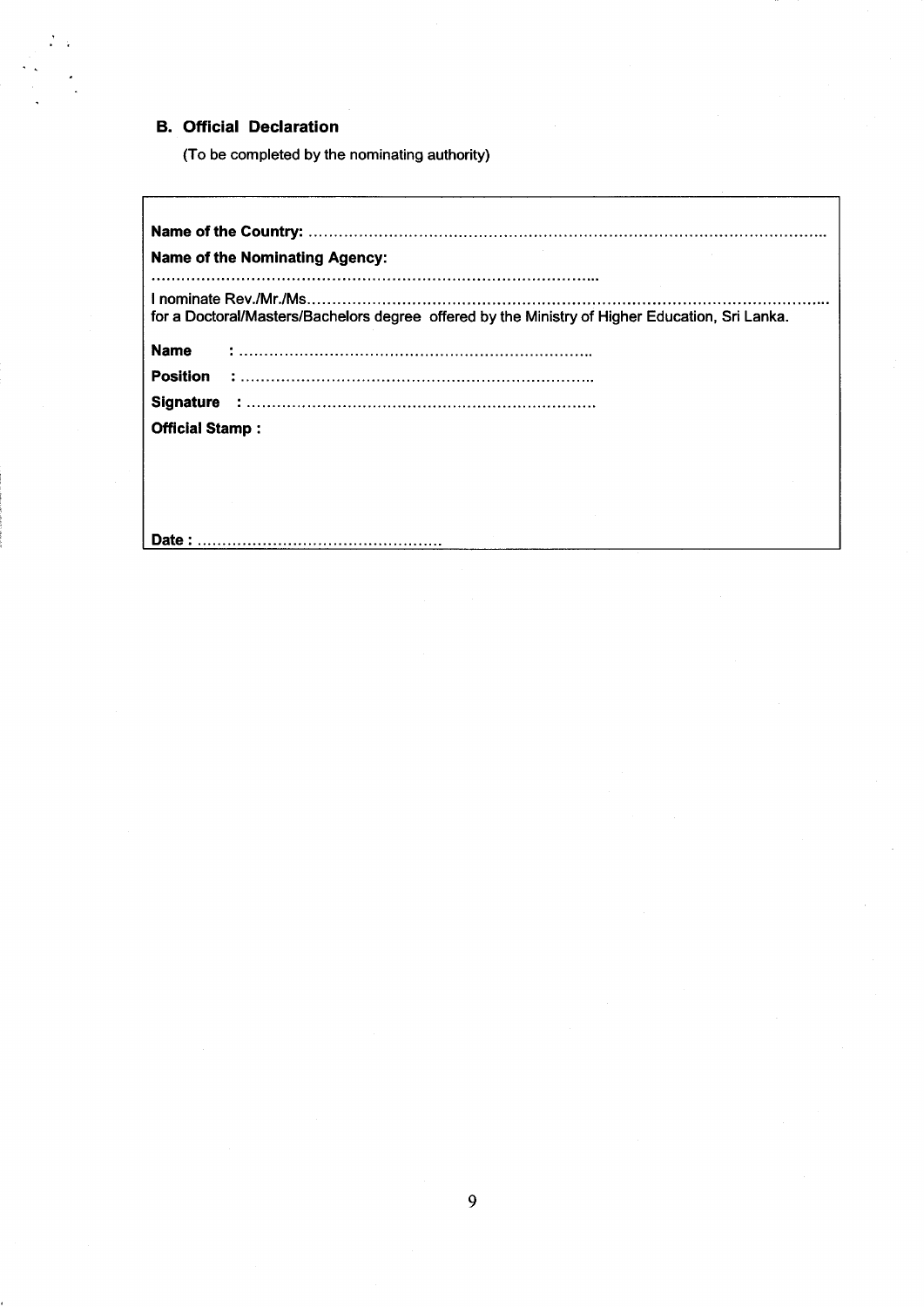#### **REFEREE REPORT**

## **GOVERNMENT OF SRI LANKA PRESIDENTIAL SCHOLARSHIPS** FOR FOREIGN STUDENTS - 2013/14

#### Assessment on the applicant's academic ability

| 2. In what capacity do you know the applicant? |
|------------------------------------------------|
|                                                |

- 
- 4. Please evaluate the applicant's performance by putting a" ...... " in the appropriate spaces below. Extra boxes are available for you to add, if you wish, up to three other qualities which you may find relevant to the assessment of the candidate (E.g. All-round ability, ingenuity, accountability, manual dexterity etc.)

| <b>Assessment on:</b>      | <b>Excellent</b> | Very<br>Good | Good | Average | <b>Below</b><br>Average |
|----------------------------|------------------|--------------|------|---------|-------------------------|
| Academic Record            |                  |              |      |         |                         |
| <b>English Proficiency</b> |                  |              |      |         |                         |
| <b>Creative Thinking</b>   |                  |              |      |         |                         |
| <b>Research Ability</b>    |                  |              |      |         |                         |
| Industry/ Application      |                  |              |      |         |                         |
| Judgement                  |                  |              |      |         |                         |
| Independent                |                  |              |      |         |                         |
| Honesty                    |                  |              |      |         |                         |
| Motivation                 |                  |              |      |         |                         |
| <b>Self Discipline</b>     |                  |              |      |         |                         |

5. Is the applicant's proficiency in English Language (oral and written) adequate to meet the standard required? Please comment.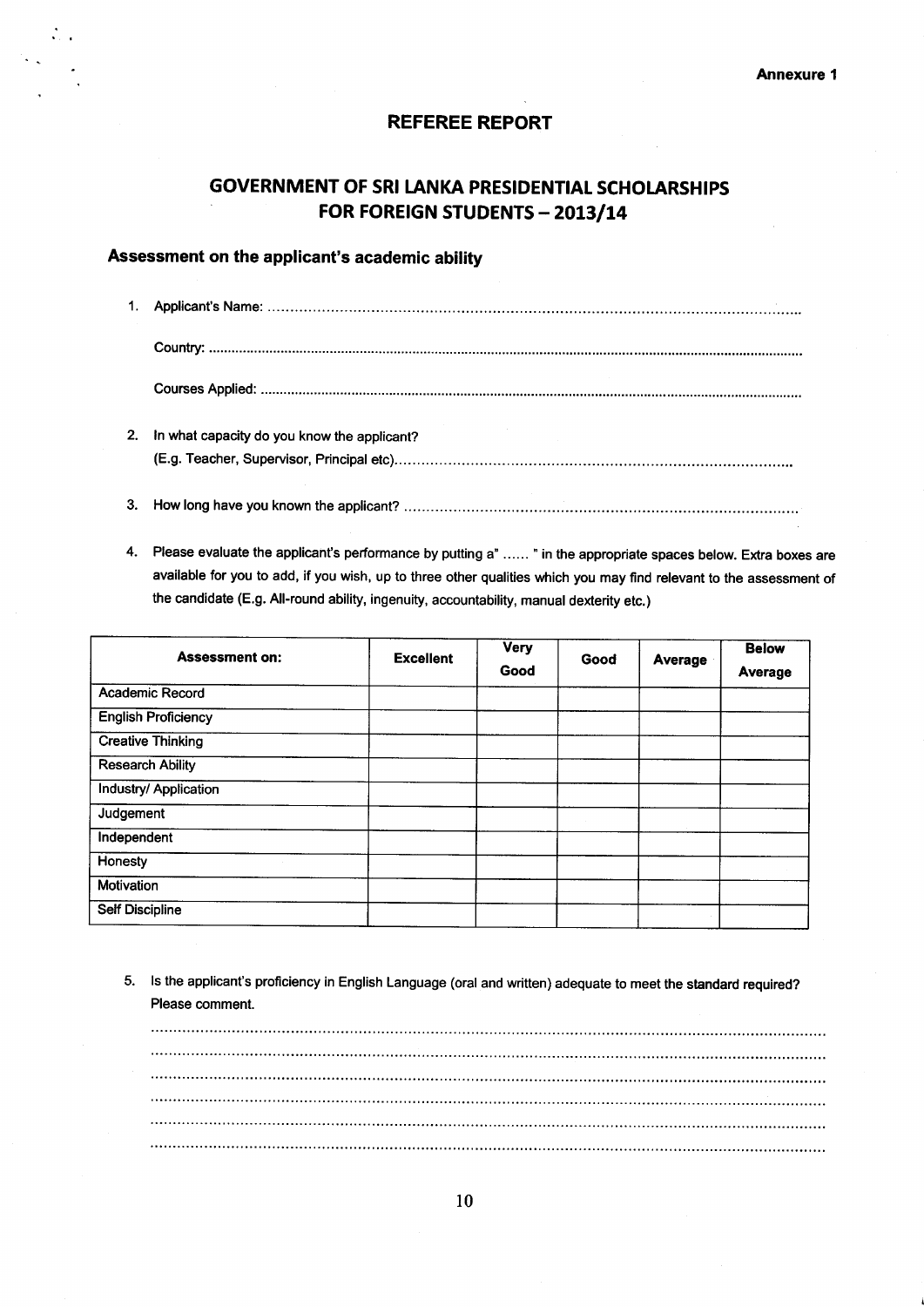| 6. | Please give your overall assessment on the applicant's academic ability. |
|----|--------------------------------------------------------------------------|
|    |                                                                          |
|    |                                                                          |
|    |                                                                          |
|    |                                                                          |
|    |                                                                          |
|    |                                                                          |
|    |                                                                          |
|    |                                                                          |
|    |                                                                          |
|    |                                                                          |
|    |                                                                          |
|    |                                                                          |
|    |                                                                          |
|    |                                                                          |
|    |                                                                          |

jr l.

Signature:

Thank you for your assistance. You may enclose the completed reference letter in a sealed envelope and attach to this application form or you may send the completed form to: Ministry of Higher Education, No.l8, Ward Place, Colombo, Sri Lanka.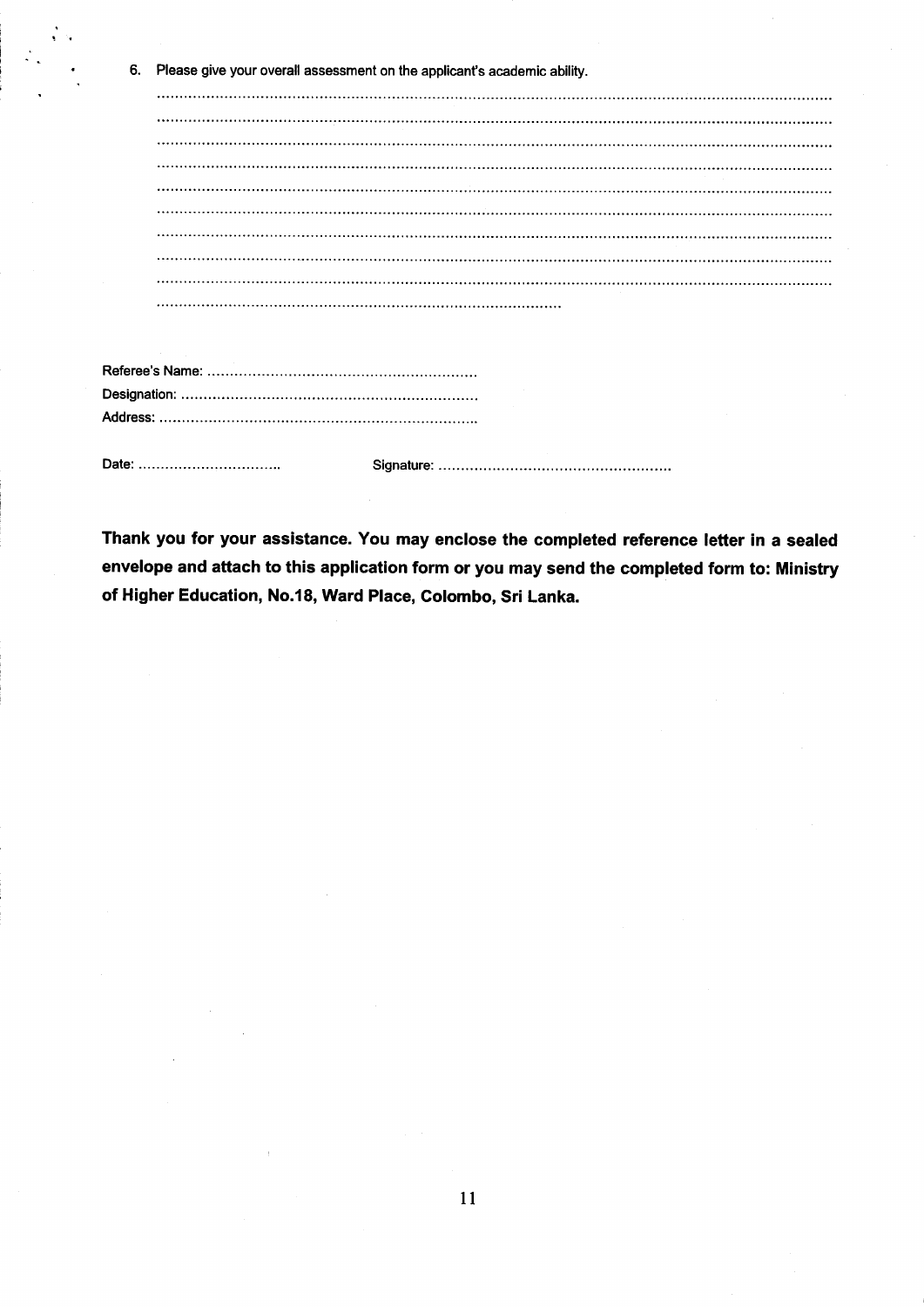## HEALTH CERTIFICATE

(Please put a " $\sqrt{n}$  in relevant cage )

| Name:                                                                                                                                                                                            |                          | Sex:<br>Male<br>Female                                                                                                                           |    | Date of Birth:         | <b>PHOTO</b>            |
|--------------------------------------------------------------------------------------------------------------------------------------------------------------------------------------------------|--------------------------|--------------------------------------------------------------------------------------------------------------------------------------------------|----|------------------------|-------------------------|
| <b>Present mailing address:</b>                                                                                                                                                                  |                          |                                                                                                                                                  |    |                        |                         |
| <b>Nationality:</b>                                                                                                                                                                              |                          | <b>Birth place:</b>                                                                                                                              |    | <b>Blood group:</b>    |                         |
| Have you ever had any of the following diseases?                                                                                                                                                 |                          |                                                                                                                                                  |    |                        |                         |
| <b>Yes</b><br><b>Typhus fever</b><br>Poliomyelitis<br>Diphtheria<br><b>Scarlet fever</b><br><b>Relapsing fever</b>                                                                               | <b>No</b>                | <b>Bacillary dysentery</b><br><b>Brucellosis</b><br><b>Viral hepatitis</b><br>Typhoid and paratyphoid fever<br>Epidemic cerebrospinal meningitis |    |                        | <b>Yes</b><br><b>No</b> |
| Do you have any of the following diseases or disorders endangering the public order and security?<br><b>Toxico mania</b><br>Mental confusion<br>Psychosis: Manic psychosis<br>Paranoid psychosis | Yes                      | <b>No</b>                                                                                                                                        |    |                        |                         |
| Hallucinatory<br>Height:<br>cm                                                                                                                                                                   | Weight:                  |                                                                                                                                                  | kg | <b>Blood pressure:</b> | mmHg                    |
| <b>Development:</b>                                                                                                                                                                              | <b>Nourishment:</b>      |                                                                                                                                                  |    | Neck:                  |                         |
| Vision:                                                                                                                                                                                          | <b>Corrected vision:</b> |                                                                                                                                                  |    | Eyes:                  |                         |
| <b>Colour sense:</b>                                                                                                                                                                             | Skin:                    |                                                                                                                                                  |    | Lymph nodes:           |                         |
| Ears:                                                                                                                                                                                            | Nose:                    |                                                                                                                                                  |    | <b>Tonsils:</b>        |                         |
| Heart:                                                                                                                                                                                           | Lungs:                   |                                                                                                                                                  |    | Abdomen:               |                         |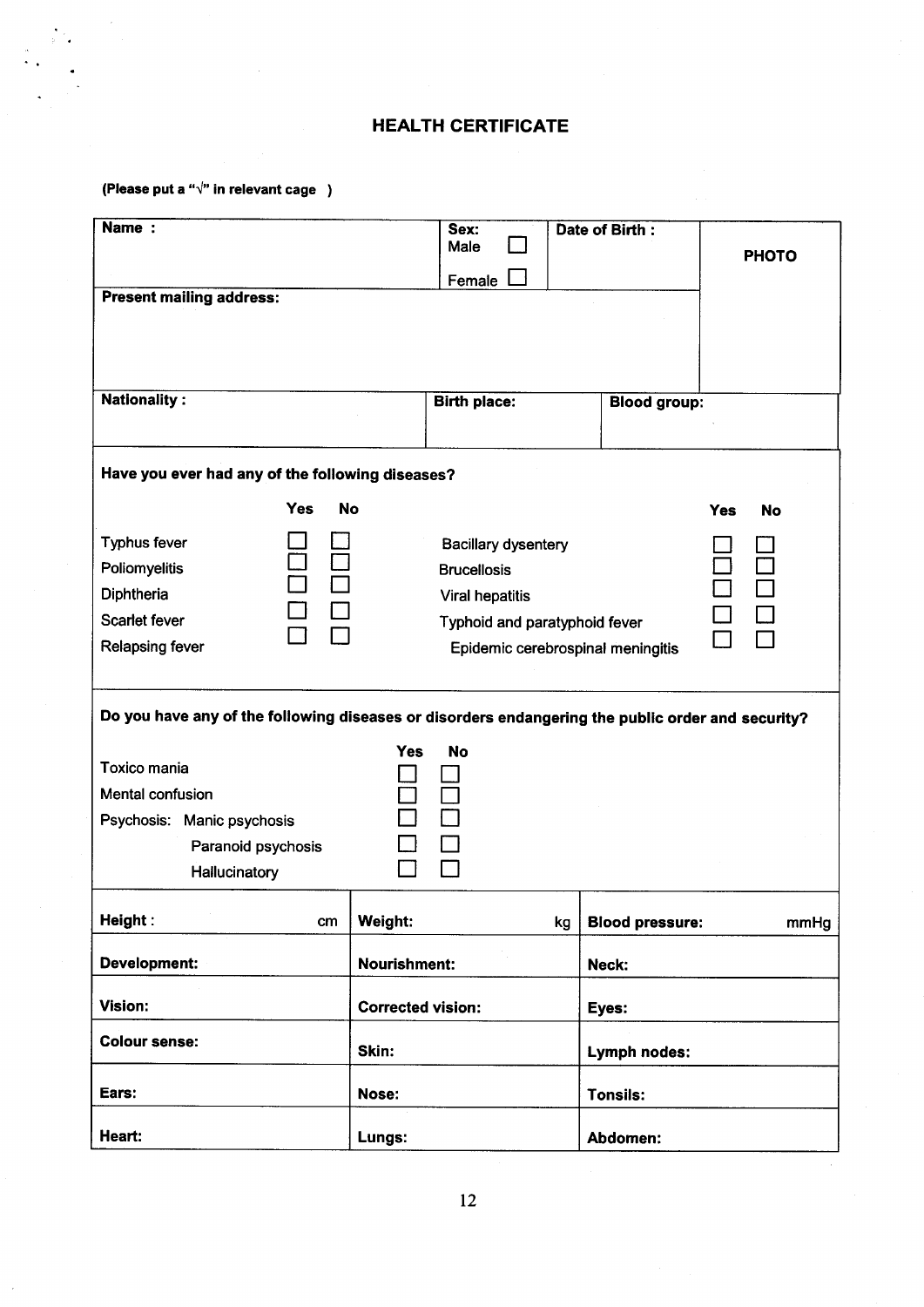| Spine:                                                                                             | <b>Extremities:</b>                                                                                                                                               | Nervous system: |
|----------------------------------------------------------------------------------------------------|-------------------------------------------------------------------------------------------------------------------------------------------------------------------|-----------------|
| Other abnormal findings                                                                            |                                                                                                                                                                   |                 |
| <b>Chest X-ray exam</b>                                                                            | <b>ECG</b>                                                                                                                                                        |                 |
| Laboratory exam for<br><b>HIV/AIDS</b><br>(Please attach test report of<br>HIV/AIDS, Syphilis etc) |                                                                                                                                                                   |                 |
| Cholera<br>Yellow fever<br>Plague<br>Leprosy                                                       | None of the following diseases or disorders found during the present examination.<br><b>Venereal Disease</b><br>Lung tuberculosis<br><b>HIV/AIDS</b><br>Psychosis |                 |
| <b>Suggestion:</b>                                                                                 | <b>Official Stamp:</b>                                                                                                                                            |                 |
| Signature of the physician:                                                                        | Date:                                                                                                                                                             |                 |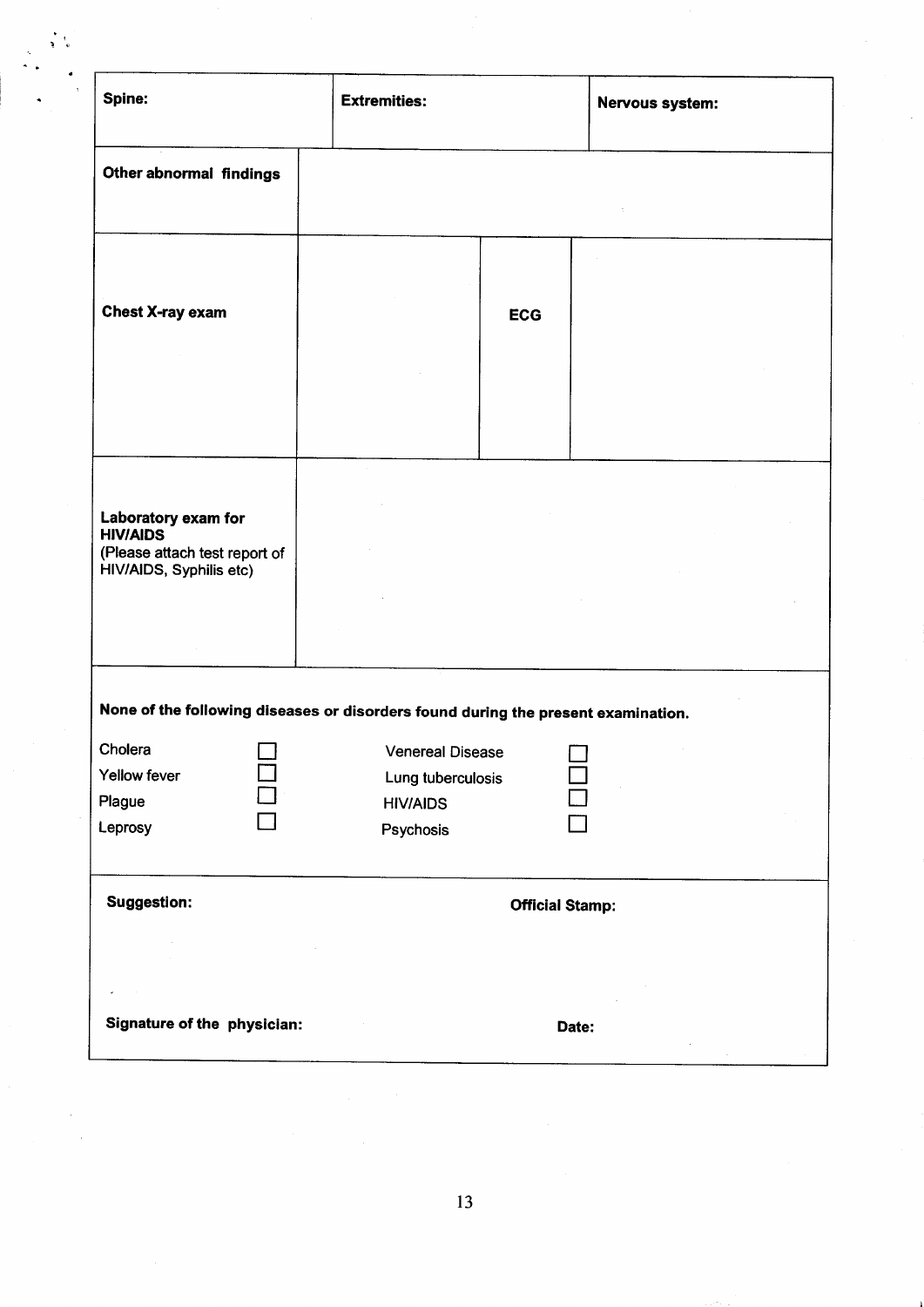<u>る</u>

| 22                                                                         |                                                                                        | 급                    |                                             | 5                  | G                                                             |                                                |                           | $\infty$                |                                                 |                          | ┙                         |                                                 |                                             | თ                      |                                               | C                  |                                      | 4                                            |                         |                                                  | $\boldsymbol{\omega}$ |                                                  | Z                    |                      | ىر                            |                           |                       | SI.No.                            |
|----------------------------------------------------------------------------|----------------------------------------------------------------------------------------|----------------------|---------------------------------------------|--------------------|---------------------------------------------------------------|------------------------------------------------|---------------------------|-------------------------|-------------------------------------------------|--------------------------|---------------------------|-------------------------------------------------|---------------------------------------------|------------------------|-----------------------------------------------|--------------------|--------------------------------------|----------------------------------------------|-------------------------|--------------------------------------------------|-----------------------|--------------------------------------------------|----------------------|----------------------|-------------------------------|---------------------------|-----------------------|-----------------------------------|
| Administration<br>Master of Business                                       | Administration                                                                         | Master of Business   | Administration                              | Master of Business | Administration<br>Master of Business                          |                                                | Administration            | Master of Business      |                                                 | <b>Administration</b>    | Master of Business        |                                                 | <b>Administration</b><br>Master of Business |                        | Administration                                | Master of Business |                                      | Administration<br>Master of Business         |                         | Administration<br>Master of Business             |                       | Administration                                   | Master of Business   | Administration       | Master of Business            |                           | <b>Subject</b>        |                                   |
| Mr. Sushant Gutpa                                                          |                                                                                        | Mr. Puneet Pal Singh |                                             | Mr. Radhey Shyam   | Mr. Sunil Kumar Pandey                                        |                                                |                           | Mr. Rajneesh Tiwari     |                                                 |                          | Mr. Anurag Gour           |                                                 | Mr. Ranjan Pramanik                         |                        | Vaishnav                                      | Mr. Deepak Kumar   |                                      | Mr. Vishnu Girija                            |                         | Mr. Biplob Deb                                   |                       |                                                  | Mr. S. Phani Priyank |                      | Mohd. Furqan Ali              |                           | Mame                  |                                   |
| 1661'10'60                                                                 |                                                                                        | 18.12.1991           |                                             | 19.05.1982         | 15.07.1987                                                    |                                                |                           | 2661'1992               |                                                 |                          | 10.08.1989                |                                                 | 17.05.1986                                  |                        |                                               | 24.10.1994         |                                      | 14.03.1990                                   |                         | 04.05.1992                                       |                       | 23.08.1989                                       |                      |                      | 05.11.1989                    |                           | Date of Birth Name of |                                   |
| Sh. S.C. Gupta                                                             |                                                                                        | Sh. B.P. Singh       |                                             | Sh. Nanu Ram       | Sh. J.N. Pandey                                               |                                                |                           | Sh. R.S. Tiwari         |                                                 |                          | Sh. S.K. Sharma           |                                                 | Sh. M. L. Pramanik                          |                        |                                               | Sh. Rajpal Singh   |                                      | Sh. Premchandran TV                          |                         | Sh. B.M. Deb                                     |                       | 5h. S. Ganesh                                    |                      |                      | Sh. Waseem Uddin              | rdians                    | Father's/Husband/Gua  |                                   |
| 6 Kanpur Sadar, Kanpur<br>Nagar-208027 (UP)<br>-IG-3 Single Storey, Barra- | Road, amritsar-143001<br>Bhandari Hospital Majitha<br>5 Garden Avenue Near<br>(dinjab) |                      | 136118(Haryana)<br>Kurukshetra-             | 776/2, Ram Nagar,  | 576, Baghambari Gaddi,<br>Allahpur, Allahabad-<br>211006 (UP) | 643001 (Tamil Nadu)<br>9A Higgins Road, Ooty,- | Processing India Pvt. Ltd | Lawrencedale Agro       | 302012 (Rajasthan)<br>Vidhyadhar Nagar, Jaipur- | Nagar, Madan Bari Sec. 3 | Plot No. 101, Rajeev      | Punjipathra, Raigarh-<br>496109 (Chhattishgarh) | R.No. 604 Tower-1, Jindal<br>Housing Colony | Das Marg, New Delhi-01 | Sadan, Dr. Bishambhar<br>C-304, swarn Jayanti |                    | sipcot, Hosur-635126<br>(Tamil Nadu) | Jewellary division, 29<br>Titan company Itd. | Lower PR, Hill, Kohima- | S-D-6, Grd. Floor, Opp<br>Isabella Girls Hostel, | Bangalore-560032      | Nagar, RT Nagar Post<br>No.4,6th B cross, Kaveri | ŝ                    | Assoura Hapur-245101 | HouseNo. 905, Bakand,         |                           | Address/State         | Master of Business Administration |
| 2g                                                                         | යි                                                                                     |                      |                                             | వి                 | යි                                                            |                                                |                           | ჯ<br>ი                  |                                                 |                          | នី                        |                                                 | ଌ                                           |                        | <b>Z</b>                                      |                    |                                      | යි                                           |                         | 2g                                               |                       | Z                                                |                      |                      | ଌ                             |                           | द्व                   |                                   |
| B. Tech, 2014                                                              | B.tech, 2012                                                                           |                      | BE, 2005                                    |                    | M.tech (2012)<br><b>B.tech (2010)</b>                         |                                                |                           | 2014                    |                                                 |                          | BE, 2009                  |                                                 | B.tech (2009)<br>M.tech(2011)               |                        | 2015<br>BA (Hons),                            |                    |                                      | BBA (2011)                                   |                         | 2014                                             |                       | 2012                                             |                      |                      | 2013                          | Passing<br><b>Year of</b> | <b>Qualification/</b> |                                   |
| 67.34                                                                      | 72.43                                                                                  |                      | 77.27                                       |                    |                                                               |                                                |                           | ç,<br>$\infty$          |                                                 |                          | 72.<br>Ξ                  |                                                 |                                             |                        | ă                                             |                    |                                      | 79.3                                         |                         | $\tilde{z}$<br>io                                |                       | g                                                |                      |                      | ង្ហ<br>່ຜ                     | <b>CGPA</b><br>Marks/     | kok                   |                                   |
| <b><i><u>Ineligible</u></i></b>                                            | eligible                                                                               |                      | eligible                                    |                    | eligible                                                      |                                                |                           | ineligble               |                                                 |                          | eligible                  |                                                 | eligible                                    |                        | eligible                                      |                    |                                      | <b>eligible</b>                              |                         | eligible                                         |                       | eligible                                         |                      |                      | eligible                      | š<br>Eligible             | Eligible or NOC       |                                   |
|                                                                            | $\circ$                                                                                |                      | 0                                           |                    |                                                               |                                                |                           | Require                 |                                                 |                          | Require                   |                                                 | Require                                     |                        |                                               |                    |                                      | Require                                      |                         |                                                  |                       | Require                                          |                      |                      | Required                      |                           |                       |                                   |
| Diproposal<br>proper                                                       |                                                                                        | confirmed            | <b>Purpose of</b><br>ag at<br>foreign visit |                    |                                                               | proper                                         | ğ                         | <b>proposal</b>         |                                                 |                          | $\circ$                   |                                                 |                                             |                        |                                               |                    |                                      |                                              |                         | $\overline{\mathbf{C}}$                          |                       |                                                  |                      |                      |                               |                           | Remarks               |                                   |
| O9sghbti@gmail.com                                                         | 0 pbajwa46@gmail.com                                                                   |                      | ¦radheyshyam.engg@gmail.com                 |                    | 0 sunilpandeyiert@gmail.com                                   |                                                |                           | rajneeshiicpt@gmail.com |                                                 |                          | anurag.nimstech@gmail.com |                                                 | 0 ranjan.ee09@gmail.com                     |                        | 0 deepakvaishnav11@yahoo.com                  |                    |                                      | 0 vishnugvarrier@gmail.com                   |                         | biplob.ece.lpu@outlook.com                       |                       | 0 phanipriyank@gmail.com                         |                      |                      | 0 mohammadfurqanali@gmail.com |                           | lismail               |                                   |

 $\mathbb{Z}_2$ 

 $\sim$   $m_{\rm{HeV}}$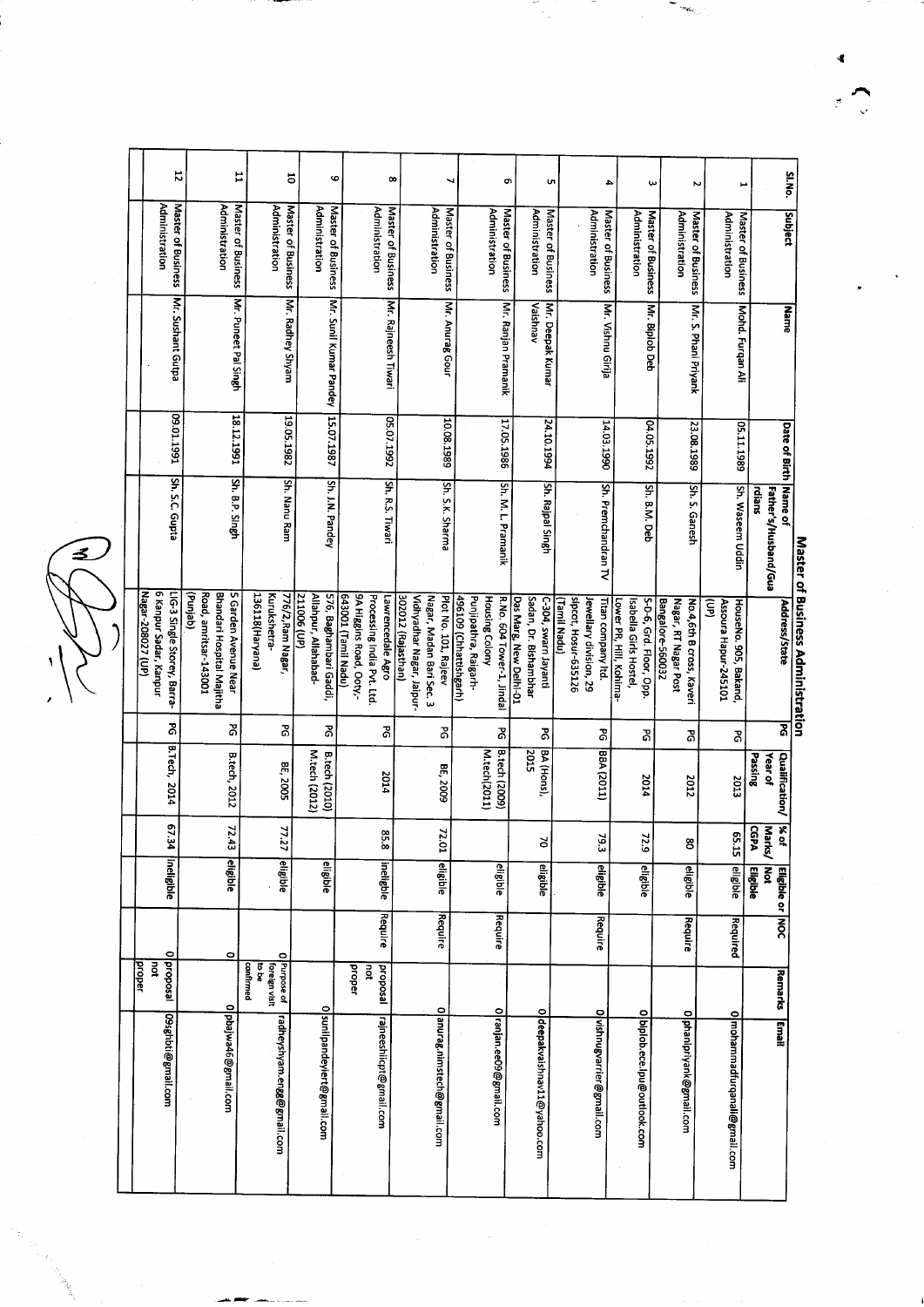|                                                                                         | Management                                                            |                                                                                                                                |                                                                                                                           |
|-----------------------------------------------------------------------------------------|-----------------------------------------------------------------------|--------------------------------------------------------------------------------------------------------------------------------|---------------------------------------------------------------------------------------------------------------------------|
|                                                                                         | Mr. Gooutham                                                          | <b>Mame</b>                                                                                                                    |                                                                                                                           |
|                                                                                         |                                                                       |                                                                                                                                |                                                                                                                           |
|                                                                                         |                                                                       | Father's/Husband/Guar<br>dians                                                                                                 |                                                                                                                           |
| Gayaganda, Ganjam-<br>Gram Vikas, Rudhapadar<br>Project, Via, Kulada<br>761131 (Orissa) | Krishnabhavan,<br>670646 (Kerala)<br>Thrissilerry, Wayanad-           | Address/State                                                                                                                  | Environmental Management                                                                                                  |
| යි<br>ග                                                                                 |                                                                       |                                                                                                                                |                                                                                                                           |
| <b>B.tech 2013</b>                                                                      |                                                                       |                                                                                                                                |                                                                                                                           |
| 82.4                                                                                    | <b>20.09</b>                                                          | Marks/CGPA<br>× of                                                                                                             |                                                                                                                           |
| eligible                                                                                |                                                                       |                                                                                                                                |                                                                                                                           |
| ٥                                                                                       |                                                                       |                                                                                                                                |                                                                                                                           |
| ashishsbst@gmail.com                                                                    |                                                                       |                                                                                                                                |                                                                                                                           |
|                                                                                         | Environmental M  Mr. Ashish Jain<br>13.06.1991   Sh. Manoj Kumar Jain | Environmental<br>24.02.1987  Sh. T.V. Premchandran<br>PG 8.5c. 2008<br>5013<br>š<br>69.00 eligible<br>gouthamvarrier@gmail.com | SI.No. Subject<br>Date of Birth Name of<br>PG   Qualification/Year<br>of Passing<br>Not Eligible<br>Eigiste or NOC lemail |

U<br>V

 $\overline{\phantom{0}}$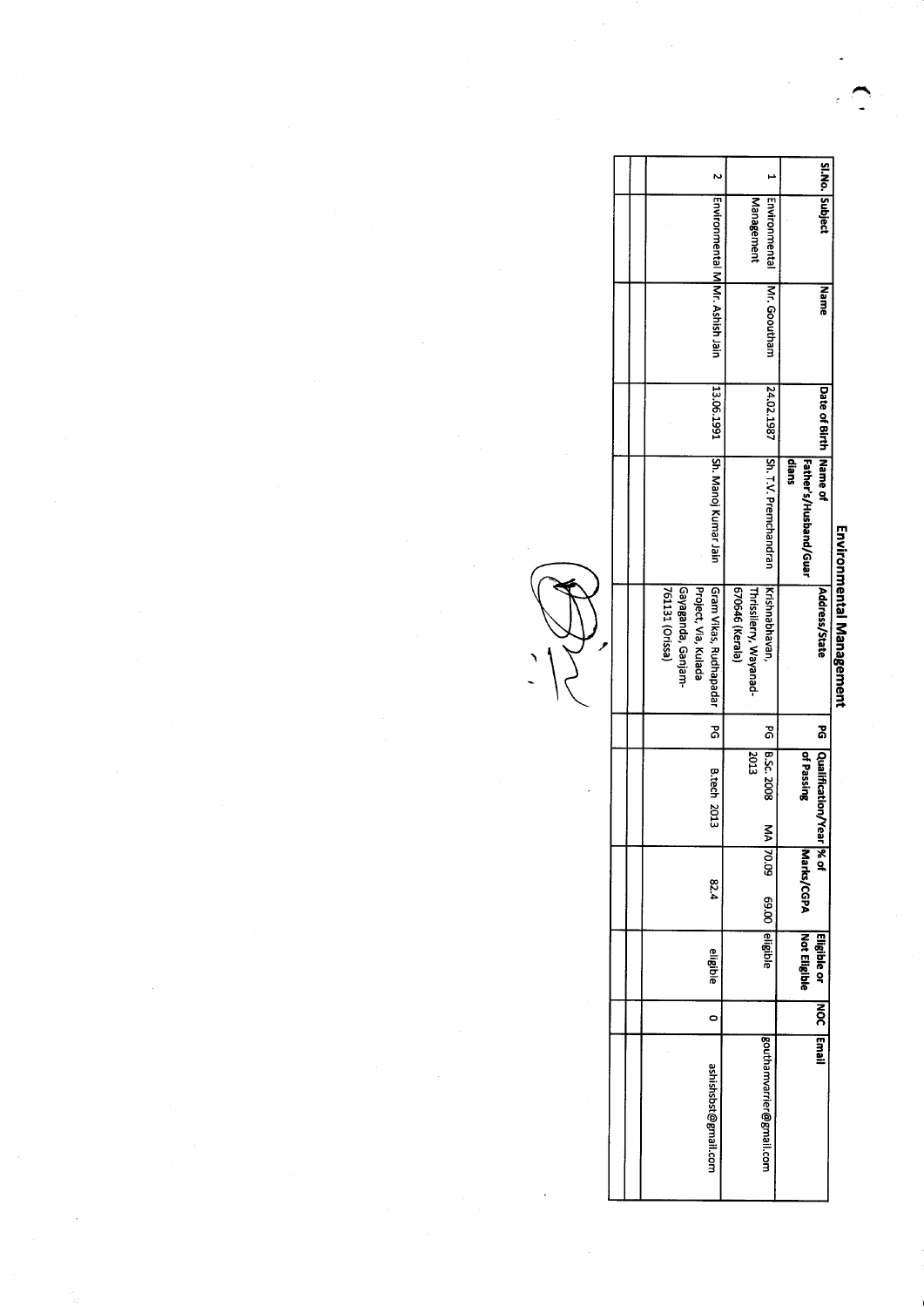|             | Si.No. Subject        |                        |                 |                                     |                     |             |                                  |                      |                     |                                  |                      |                 |                   |        |
|-------------|-----------------------|------------------------|-----------------|-------------------------------------|---------------------|-------------|----------------------------------|----------------------|---------------------|----------------------------------|----------------------|-----------------|-------------------|--------|
|             |                       |                        |                 | Agriculture                         |                     |             | Agriculture                      |                      |                     | Agriculture                      |                      |                 |                   |        |
|             | Manne                 |                        |                 | IMr. Surya Kant Verma               |                     |             | <b>INS. Ruchi Tripathi</b>       |                      |                     | Mohd. Salaman Shareef 17.08.1991 |                      |                 |                   |        |
|             | Date of Birth Mame of |                        |                 |                                     |                     |             |                                  |                      |                     |                                  |                      |                 |                   |        |
|             |                       | Father's/Husband/Gu    | ardians         | 12.02.1989 Sh. K.L. Verma           |                     |             | 25.07.1990 Sh. Vinod Tripathi    |                      |                     | Sh. Yakoob Shareef               |                      |                 |                   |        |
| Agriculture | Address/State         |                        |                 | 1896, Shiv Shakti Nagar,            | Brahampuri, Meerut- | (dn) 200052 | 82/1, Govind Puri,               | Kanker Khera, Meerut | Cant. Meerut-250001 | R.No. 8, ISH-2                   | Agriculture College, | Angrau-Rajender | Nagar, Hyderabad- | 060005 |
|             | ጞ<br>የ                |                        |                 | ፚ<br>ማ                              |                     |             | 2<br>S                           |                      |                     | გ<br>ი                           |                      |                 |                   |        |
|             | Qualification/ % of   | Year of Passing Marks/ |                 | B. Pharma                           | M. Pharma           |             | <b>B. Pharma</b>                 | M. Pharma            |                     | 8.5c. 2014                       |                      |                 |                   |        |
|             |                       |                        | <b>CGPA</b>     | 75.35                               | 80.18               |             | 75.35                            | 87.38                |                     | 72.7                             |                      |                 |                   |        |
|             | Eligible or MOC       | <b>Not</b>             | <b>Eligible</b> | ineligible                          |                     |             | ineligible                       |                      |                     | eligible                         |                      |                 |                   |        |
|             |                       |                        |                 |                                     |                     |             | Require                          |                      |                     | Require                          |                      |                 |                   |        |
|             | <b>Remarks</b>        |                        |                 |                                     | Not relevant        |             |                                  | Not relevant         |                     |                                  |                      |                 |                   |        |
|             | <b>Email</b>          |                        |                 | study prog.   surajmeerut@gmail.com |                     |             | study prog. ravtripathi@gmail.co |                      |                     | 0 salmanagriforever@gmail.com    |                      |                 |                   |        |
|             |                       |                        |                 |                                     |                     |             |                                  |                      |                     |                                  |                      |                 |                   |        |

R.

 $\overline{1}$